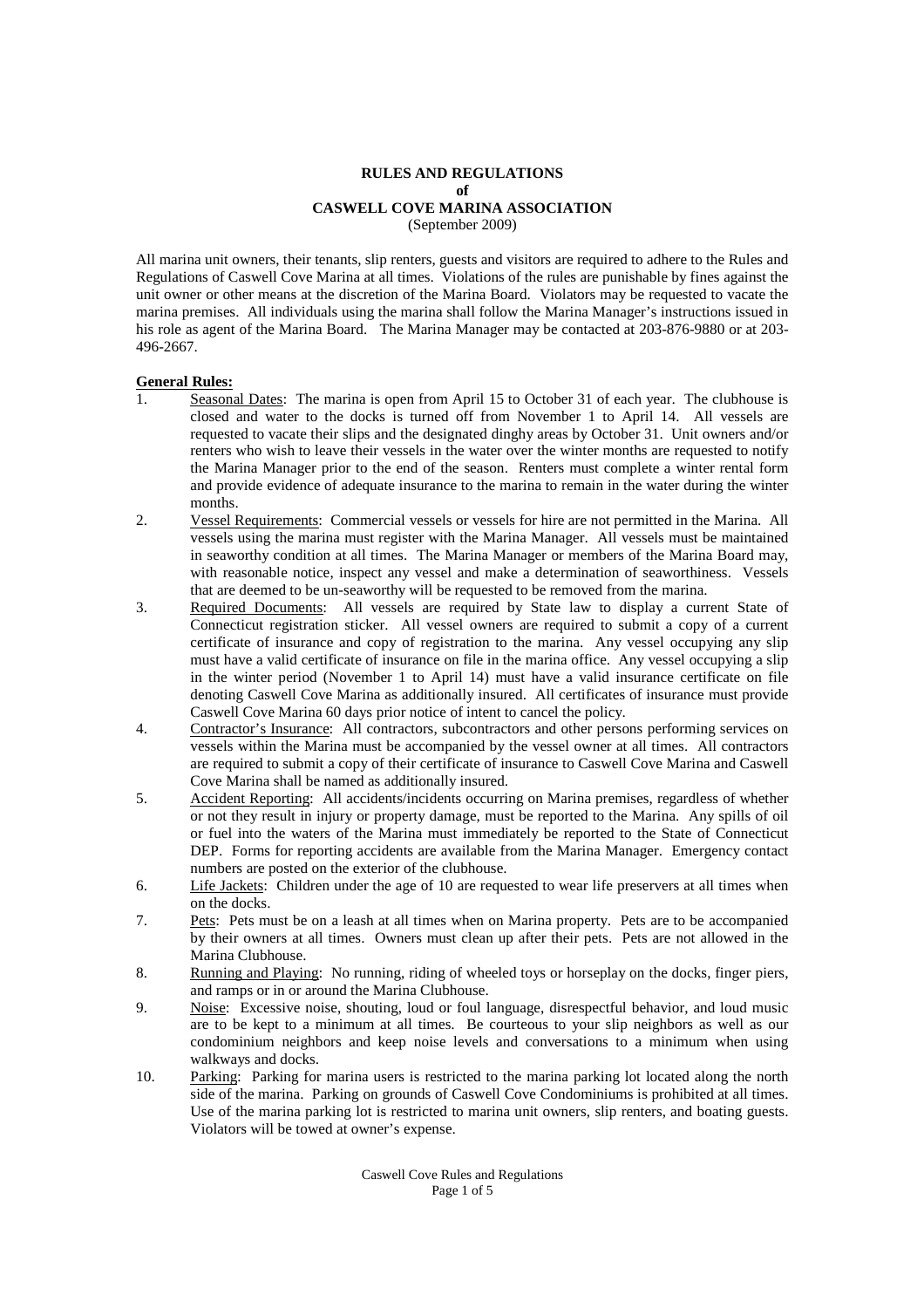- 11. Access Keys: Access to the marina and clubhouse is via electronic key "FOB" and is designed to limit access to the marina to authorized users only. All key FOBs are issued by the marina manager. **Unit Owners are not to give their personal key FOBs to renters. Renters will be issued key FOBs by the marina manager.**
- 12. Live-aboards: Persons are not permitted to permanently live aboard their vessel full time in the marina.
- 13. Swimming: Swimming, diving or bathing in Caswell Cove is not permitted from any of the docks or finger piers. **Beware of the danger of electrocution from dock power systems**.
- 14. Unit Sale and Renting: Sales of units must be accompanied by a resale certificate. Resale certificates are issued by requesting a certificate from the Marina Manager. Unit owners may rent their units for periods of no less than 30 days. Unit Owners must notify the Marina Manager when renting out a unit.
- 15. Damage to Marina Property: Unit owners and slip renters will be held responsible for the costs of repairs for any damage to any portion of their unit or any other marina property caused by them, their vessel, their tenants, visitors, guests or as a result of any unauthorized attachments, modifications or improvements made by them to any portion of marina property.
- 16. Damage to Other Vessels: All vessel owners are responsible for damage done by them or their vessel to other vessels in the marina.

## **Dock Rules:**

- 1. Speed: Vessel operators are requested to maintain safe vessel speed in Caswell Cove at all times. This applies to all boats, PWCs, dinghies, etc. Vessel speed should be limited to 6 MPH and nowake speeds within the cove and the entrance channel.
- 2. Docking: Boat slips are restricted to the mooring of one (1) primary vessel and its tender within the confines of the slip. A vessel and/or its tender may not be tied in the slip so that any portion extends beyond the end of the slip more than 5% of the boat length (ie 1.5 feet for a 30' slip) or into an adjacent slip. Vessel owners are solely responsible for properly securing their vessels in a slip. Damage to docks, finger piers, power pedestals, bubbler hoses or other marina equipment or to adjacent vessels caused by an improperly secured vessel is the responsibility of the vessel owner. Oil, fuel or chemical spills and the resultant damage caused to the environment or to marina property shall be the responsibility of the vessel owner. Caswell Cove Marina reserves the right to request the removal of any vessel that endangers marina facilities or adjacent vessels, is in danger of sinking, is a fire hazard, or that is found to be leaking oil, fuel or chemicals into the water. Any costs incurred by Caswell Cove Marina as a result of damages to the marina, or due to oil, fuel or chemical spills, or to prevent sinking of a vessel or to salvage any sunken vessel, shall be the responsibility of the vessel owner to pay.

### *Please Note: Bubbler hoses are installed throughout the marina and the boat slips. These bubbler hoses rest on the bottom. Vessel owners are requested to exercise care in entering and exiting the slips at low tide to avoid damage to the bubbler hoses.*

- 3. Pump-Out Facilities: A marine pump-out facility is located on the pump-out dock and is restricted to use by Caswell Cove Marina owners and renters only. Do not leave vessels unattended at the pump-out. Vessels should be removed from the pump-out dock immediately on completion of pumping out.
- 4. Tenders: Only one (1) tender may be moored in a slip together with one (1) primary vessel at any time. A tender may be considered one (1) dinghy **or** one (1) PWC, provided that the primary vessel and tender do not exceed the confines of the slip. Two (2) dinghies, two (2) PWCs, or any two (2) vessels which are not a primary vessel and tender **are not** permitted in one slip.
- 5. Storage of Personal Belongings: Docks and finger piers are to be kept clear of personal items at all times. Nothing may be stored, hung or placed on any of the docks or finger piers or hung or displayed on any of the power pedestals or pilings, including dinghies, motors, PWCs, fishing gear, chairs or any other personal belongings. All personal items shall be kept onboard the vessel or in a dock box. Hoses shall be stowed away or neatly hung on hose reels when not in use. Any items left on any of the docks or finger piers shall be discarded. **Dinghies and outboard motors shall not be stored on racks fastened to the sides of the docks.**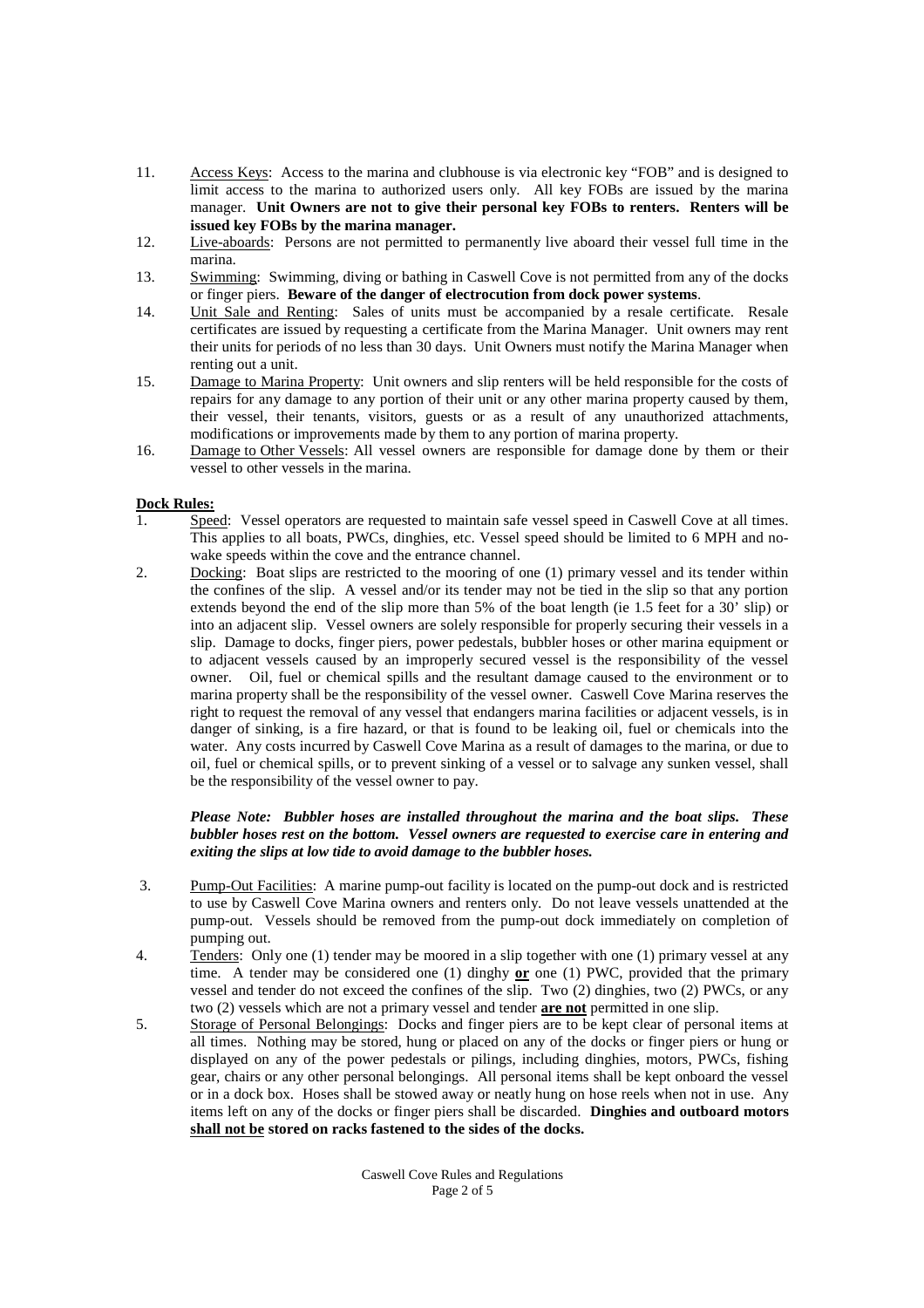- 6. Hose Racks: Hose racks are permitted, however, all hose racks shall conform to the specifications as set forth by the marina. Any improperly installed hose racks shall be removed and discarded. Please confer with the Marina Manager prior to installing any hose racks.
- 7. Dock Steps: Dock steps for gaining access to vessels are permitted. All dock steps shall be of fiberglass or plastic (polyethylene) construction. No "home-made" dock steps will be allowed. Dock steps may not exceed  $\frac{1}{2}$  the width of the finger pier and may not block access along the finger pier by other persons. All dock steps must be neat and orderly and maintained in good condition at all times. Dock steps not meeting the above requirements shall be removed and discarded.
- 8. Dock Boxes: Each unit is entitled to one (1) dock box to be mounted along the docks. Dock boxes may not be stored on any of the finger piers. Dock boxes shall be fiberglass **(white)** or stainless steel and specifically designed for marine applications. No "home-made" dock boxes will be allowed. No "Tupperware" type dock boxes will be allowed. Dock boxes are limited to the following dimensions: 3 feet high (max); 6 feet in length (max); ratio of length x height may not exceed 12 SF. Dock boxes may not protrude onto the dock more than 24" nor may they overhang the edge of the dock by more than 4 inches. All dock boxes must be securely anchored to the dock. Locations and installations of dock boxes are to be approved by the Marina Manger.
- 9. Dock Alterations: Nothing may be fastened to, or displayed on, any of the docks, fingers, power pedestals or pilings. No alterations, modifications or repairs of any type are to be made to docks, finger piers, power pedestals or pilings without the approval of the Marina Board and/or Marina Manager.
- 10. Dock Wheels and Fenders: Dock wheels and fendering are allowed along the finger piers. Installations must be approved by the Marina Manager. Dock wheels and fendering may not impede access to any utilities, dock through-bolts, dock fasteners, etc. Removal of any dock wheels, fendering or any other item to gain access for maintenance shall be at the costs of the unit owner.
- 11. Electrical Connections: Each slip is provided with its own power, Do not connect shore power cords to any other power pedestal other than the one assigned to your slip. All electrical connections shall be made utilizing the properly sized marine-grade power cords and adaptors. Power supplies are to be turned off when not supplying power to a vessel or any time power is not being used.
- 12. Fueling: Vessels (including dinghies or PWCs) may not be fueled at any of the slips at Caswell Cove Marina. Fuel cans may not be stored on any of the docks or finger piers. Do not store fuel cans inside of dock boxes, this creates the danger of a fire or explosion. Fuel cans should be stored on-board the vessel or removed from the marina when not in use.
- 13. Fires: Open fires, including the use of gas grills, are not permitted on any of the docks, on board boats secured in any of the slips or on any of the main docks or the walkways around the clubhouse.
- 14. Trash and Waste Disposal: No refuse shall be disposed overboard. All refuse is to be properly disposed of in the trash dumpster in the parking lot. Oil, batteries, etc. are not to be placed in the dumpster and should be removed from the premises and disposed of properly. No sewage or sanitary waste shall be pumped overboard in the marina. Pump-out facilities are provided for removal of sewage at no charge to marina users. No person shall discharge oil, fuel, spirits or chemicals into the waters of Caswell Cove. Trash bins inside the clubhouse are for food and paper waste generated by clubhouse users only.
- 15. Dinghy or PWC Floats: Unit owners only are allowed to mount floats for dinghies or PWC's within the confines of their slip with prior permission from the Marina Manager.
- 16. Boat Hoists: Unit owners only are allowed to install any type of hoist or float (boat float or dinghy float) within their slip. Approval of the installation of all floats must be obtained from the Marina Manager. Unit Owners are responsible for any damage caused to docks, other vessels or marina property by any boat float installed within their unit. Costs for removal of a float to gain access for repairs or dredging will be borne by the Unit Owner.

## **Dinghy Storage Area Rules:**

1. Dinghy storage areas shall be designated by the Marina Manager and are to be used only for berthing of tenders (dinghy) which may include PWCs or small vessels not exceeding 5' in width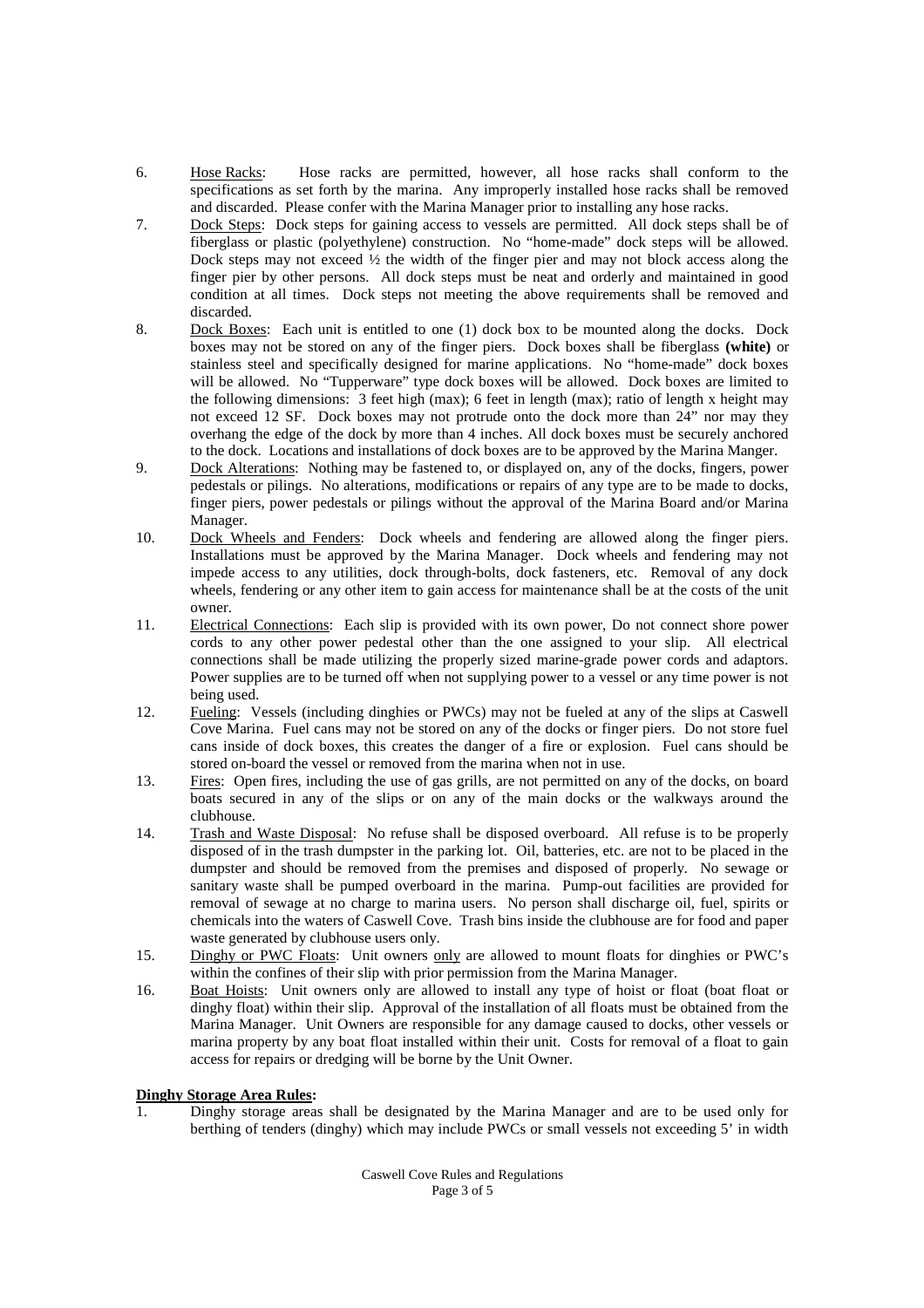or 15' in length. No dinghy or PWCs or any personal belongings may be stored on top of any docks.

- 2. Use of the designated areas for dinghies is free to persons having a vessel moored in a slip at Caswell Cove Marina. The use of the designated dinghy areas is limited to one (1) space on the dock per vessel owner for a dinghy or PWC unless otherwise permitted by the marina manager. The dinghy or PWC may be kept either in the slip with the primary vessel or at the designated dinghy areas.
- 3. Use of the designated dinghy areas for a second dinghy, PWC or small vessel, is permissible for a fee of \$200 per season per vessel (Limit of one (1) additional dinghy or PWC per slip user). That is, if a person keeps a dinghy or PWC in a slip with a primary vessel, storage of a second dinghy or PWC is allowed on the designated dinghy areas for a seasonal fee of \$200 per vessel).
- 4. **Unit owners only!** Unit owners who rent out their boat slips for the season may keep one (1) dinghy, PWC (or other small vessel meeting the requirement of this section) at the designated dinghy area for the season at no charge.
- 5. Individuals storing dinghies or PWCs at the designated areas for dinghies may install floats attached to the designated areas for dinghies for one vessel. Individuals must 1<sup>st</sup> obtain permission for the installation from the Marina Manager. The width of the float may not exceed  $\bar{S}$ . Please see the Marina Manager with any questions regarding floats.
- 6. All floats, dinghies, PWCs or other vessels must be removed from the designated areas for dinghies at the close of the boating season. Any vessels or personal property left on the designated areas for dinghies will become the property of the marina and will be confiscated and disposed of, unless other arrangements are approved by the Marina Manager. Permission my be granted to leave floats or float mounts attached to the designated areas for dinghies over the winter months, subject to approval of the Marina Manager, but there are no guarantees that floats will be allowed over the winter months.
- 7. Floats for dinghies or PWCs that are not in use for a period of more than 60 days, or those in poor condition or not properly maintained, will be removed and disposed of.
- 8. Unit owners/renters desiring to use space for the season at the designated areas for dinghies shall notify the Marina Manager by the beginning of each season. In the event that space is not sufficient, allocation of spaces shall be determined by lottery.

# **Clubhouse Use Rules:**

- 1. The clubhouse is available for use by marina unit owners, slip renters, and boating guests (when accompanied by a unit owner or renter), and for use by the Marina Board as may be necessary for conducting the affairs and business of the Association, or, on a limited basis, for any use as may be permitted by a vote of the members of the Marina Board.
- 2. The clubhouse **may not** be utilized for any private use, including private parties, business meetings, social events, and the like, except those as may be occasionally sponsored by the Association for the benefit of all members.
- 3. No person, unit owner, or slip renter may conduct any activities in the clubhouse, at any time, which infringes upon or restricts the rights of use and enjoyment of the clubhouse or any other marina facilities by any other unit owners or renters or their guests. Noisy parties, drunkenness, or rowdiness are prohibited. Radios and other sound devices are not to be played loudly or so that they disturb persons in other units. All noise is to be kept to a minimum between the hours of 9PM and 9AM.
- 4. In order to preserve the rights of all marina members to have a reasonable right to utilize and enjoy the clubhouse, individual groups of no more than 6 individuals per marina unit, inclusive of unit owner, slip renter and their guests, are permitted use of the clubhouse at any one time.
- 5. No pre-planned gathering of unit owners, renters, and guests in excess of 25 persons are permitted without prior consent of the Marina Manager. Impromptu gatherings of unit owners, renters and limited numbers of guests, such as a gathering in the clubhouse after a boating weekend, are not prohibited.
- 6. All persons utilizing the clubhouse are required to clean up after each use. Remove all alcoholic beverages, food items and trash and dispose of these in the dumpster in the parking lot. Do not leave alcoholic beverages, food, condiments or any personal items in the refrigerator.
- 7. **Do not store bait in the refrigerator or any of the freezers**.